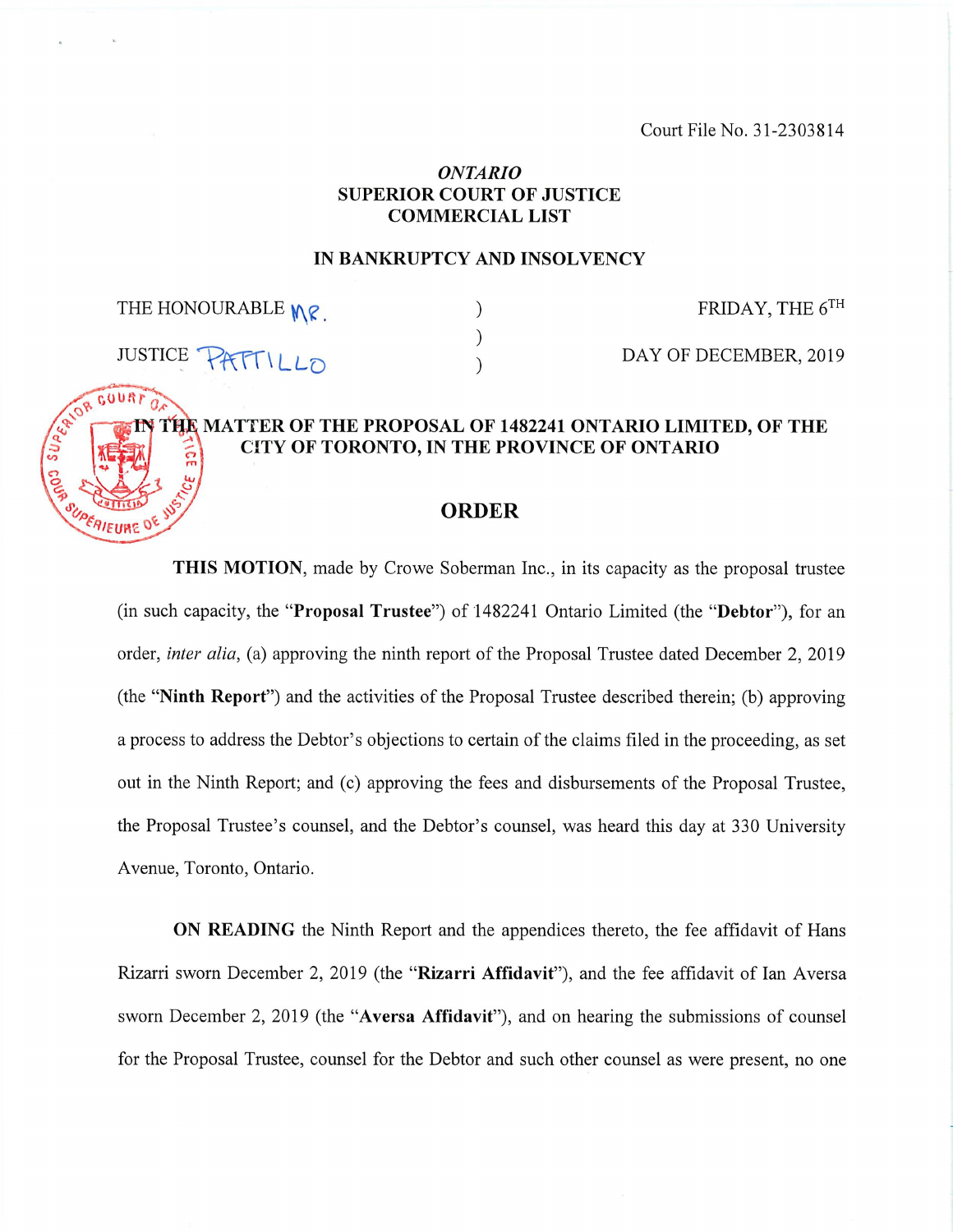appearing for any other person on the service list, although properly served as appears from the affidavit of service of Miranda Spence sworn December 3, 2019, filed,

1. **THIS COURT ORDERS** that the time for service of the notice of motion and the motion record is hereby abridged and validated so that this motion is properly returnable today and hereby dispenses with further service thereof.

2. **THIS COURT ORDERS** that the Ninth Report and the activities ofthe Proposal Trustee described therein be and are hereby approved.

3. **THIS COURT ORDERS** that the Proposal Trustee is hereby authorized to make the following distributions to creditors from the Sale Proceeds, without further Order of the Court:

- (a) the sum of \$199,934.53 to Toronto Hydro;
- (b) the sum of \$26,375.57 to Canada Revenue Agency;
- (c) the sum of  $$3,197.25$  to the City of Toronto; and
- (d) such further and other amounts as may be agreed to, in writing, by each of the Proposal Trustee, the Debtor and the applicable creditor.

4. **THIS COURTS ORDERS** that the Proposal Trustee is hereby authorized to make a distribution from the Sale Proceeds to the Debtor, in the sum of \$350,000.

5. **THIS COURT ORDERS** that the fees and disbursements of the Proposal Trustee as described in the Ninth Report and as set out in the Rizarri Affidavit, be and are hereby approved, and the Proposal Trustee is hereby authorized to pay such fees from the Sale Proceeds.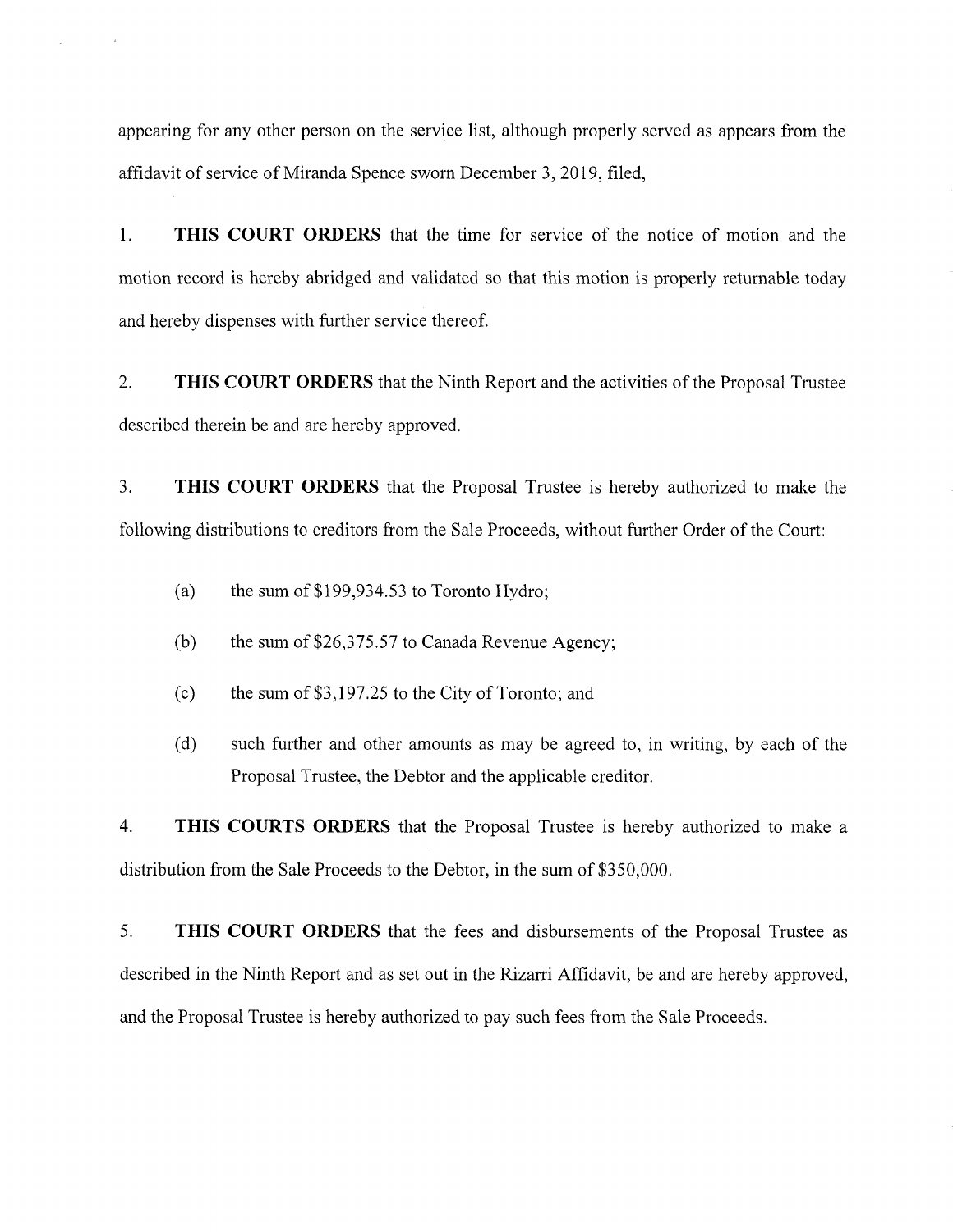6. **THIS COURT ORDERS** that the fees and disbursements of the Proposal Trustee's counsel as described in the Ninth Report and as set out in the Aversa Affidavit, be and are hereby approved, and the Proposal Trustee is hereby authorized to pay such fees from the Sale Proceeds.

7. **THIS COURT ORDERS** that the fees and disbursements of the Debtor's counsel as described in the Ninth Report, be and are hereby approved, and the Proposal Trustee is hereby authorized to pay such fees from the Sale Proceeds.

9. THIS COURT ORDERS that the process for the<br>adjudication of the Disputed Crediturs' claims set<br>out at paragraph It of the Ninth Report be and  $\checkmark$ is hereby approved. 2. 1 9. This Court Orders that further octreducting of the claims

Vartilo, J.